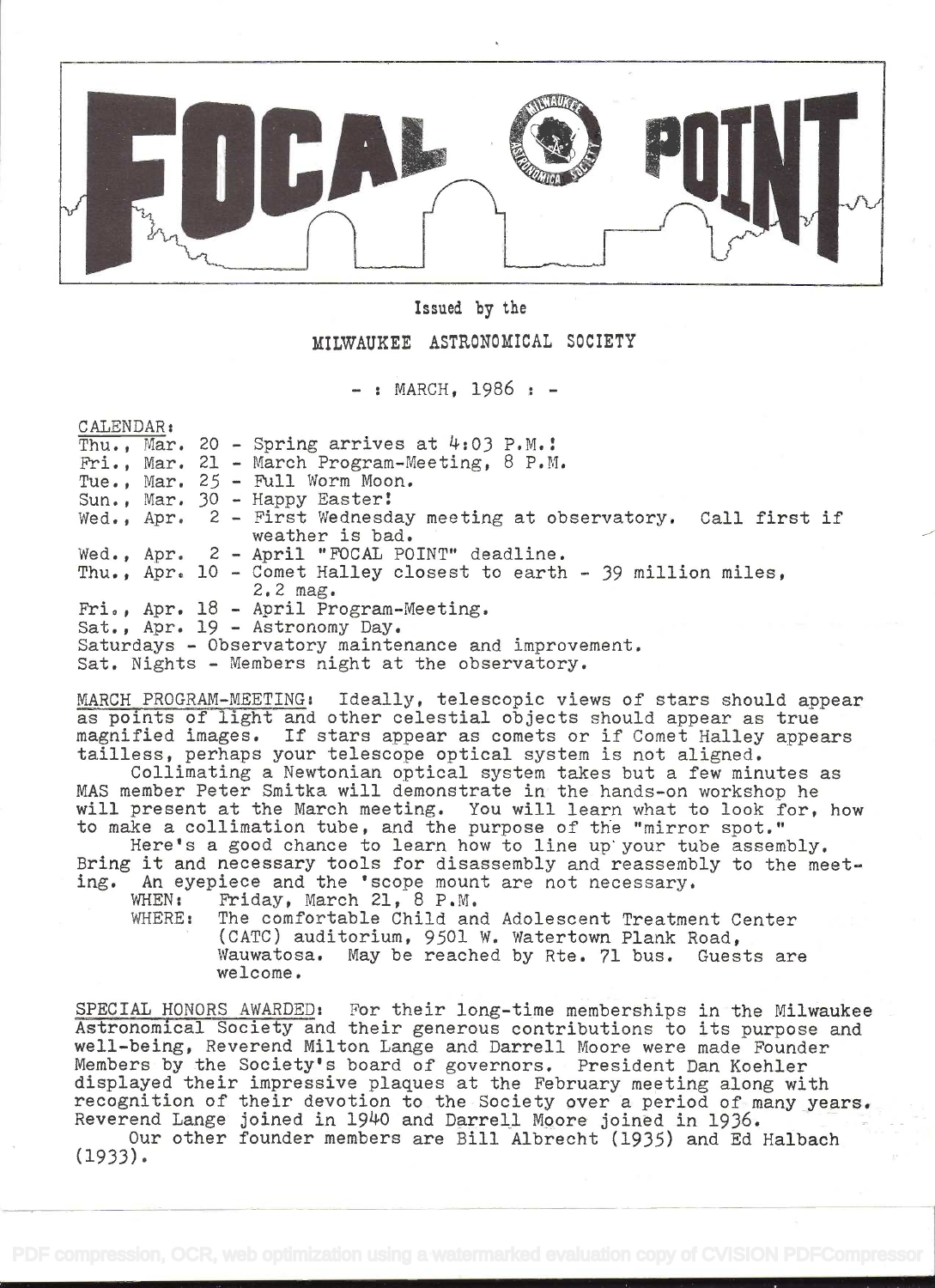NEW MEMBERS: The Milwaukee Astronomical Society has added ten more members to its membership list. They are: Jeffrey Annis, Waukesha; John Blimke, Waukesha; Elizabeth Gauerke, husband Kenwood, daughter Michelle, Muskego; Edith Quade, Milwaukee; Cathy Riemann, husband Brad, daughter Deidre, Oconomowoc; Terrance Wilkens D.D.S., Brookfield.

Last month's "FOCAL POINT" goofed when it introduced the McNeely family's daughter as Lica. Her correct name is Lisa.

OBSERVATORY NEWS: Some parts of the 26" telescope need remachining. The right ascension and declination control parts are ready for assembly.

As soon as weather permits, work on the scope and the observatory in general will accelerate. There are lots of things to do inside and outside. Hopefully, the observatory directors will make a list, Normally, volunteers turn out on Saturdays to perform these tasks. Call Gerry Samolyk  $(475-9418)$  or John Asztalos  $(258-5626)$  for details on what you will offer to do. In any event, call before coming out.

Before you know it, our acres of grass will be growing and we still don't have a rider power mower, preferably 11 horsepower or so, We're accepting donations in good running condition.

A word of caution. Don't drive your auto on the observatory grounds except on roads or the parking lot. The grounds are too soft to support heavy traffic.

ASTRONOMY DAY will be observed Saturday, April 19. The observatory will be open to the general public from 2 to li P.M. Our program will include tours, short talks, slide presentations, and, weather permitting, viewing through telescopes in the evening. The 26" Zemlock telescope will also be open to the public.

We'll need lots of volunteers to guide, tend 'scopes, direct parking, tend store, whatever. Please call Frank Roldan at 423-0210. Name your choice(s) of time and task.

HELP WANTED: TOUR GUIDES: Beginning in March, the M.A.S. will again be host to the many civic and private groups that will tour our observatory this spring and summer. We will need individuals who are willing to act as tour guides and help develop educational presentations to be given to the groups that will visit our facilities.

All that is required is a desire to talk about astronomy and show off our observatory. If you are interested contact Brian Cieslak at 679-9663 after 5:OO P.M.

COMET HALLEY UPDATE: So it won't wear out its welcome, Comet Halley is now speeding homeward. It is now in view in. the southeast morning sky, left of the Teapot, about a hand-width above the horizon. You will need to begin your search before twilight which, for Milwaukee's latitude, is about an hour and a half before sun-up. On March  $15$ , the sun will rise at about  $6$  A.M. The moon will be at first quarter on the  $18th$ . The moon will be at first quarter on the 18th.

Halley's Comet will soon be crossing Earth's orbit and will be closest to earth on April lO. Best viewing for Wisconsin will be March 8- 21 and April 2-13. A binocular will help since some of its brightness will be lost owing to haze and light pollution.

# SPRING HERSCHEL OBJECTS (BY LEE KEITH):

The following is my list of the best Herschel Club objects for spring. While not as bright as the Messier objects, they are all within reach of a 6" scope. Now that Halley is returnin9 to the dark abyss, check out some of these. You maydecide that the Herschel list is not that tou9h and continue with it.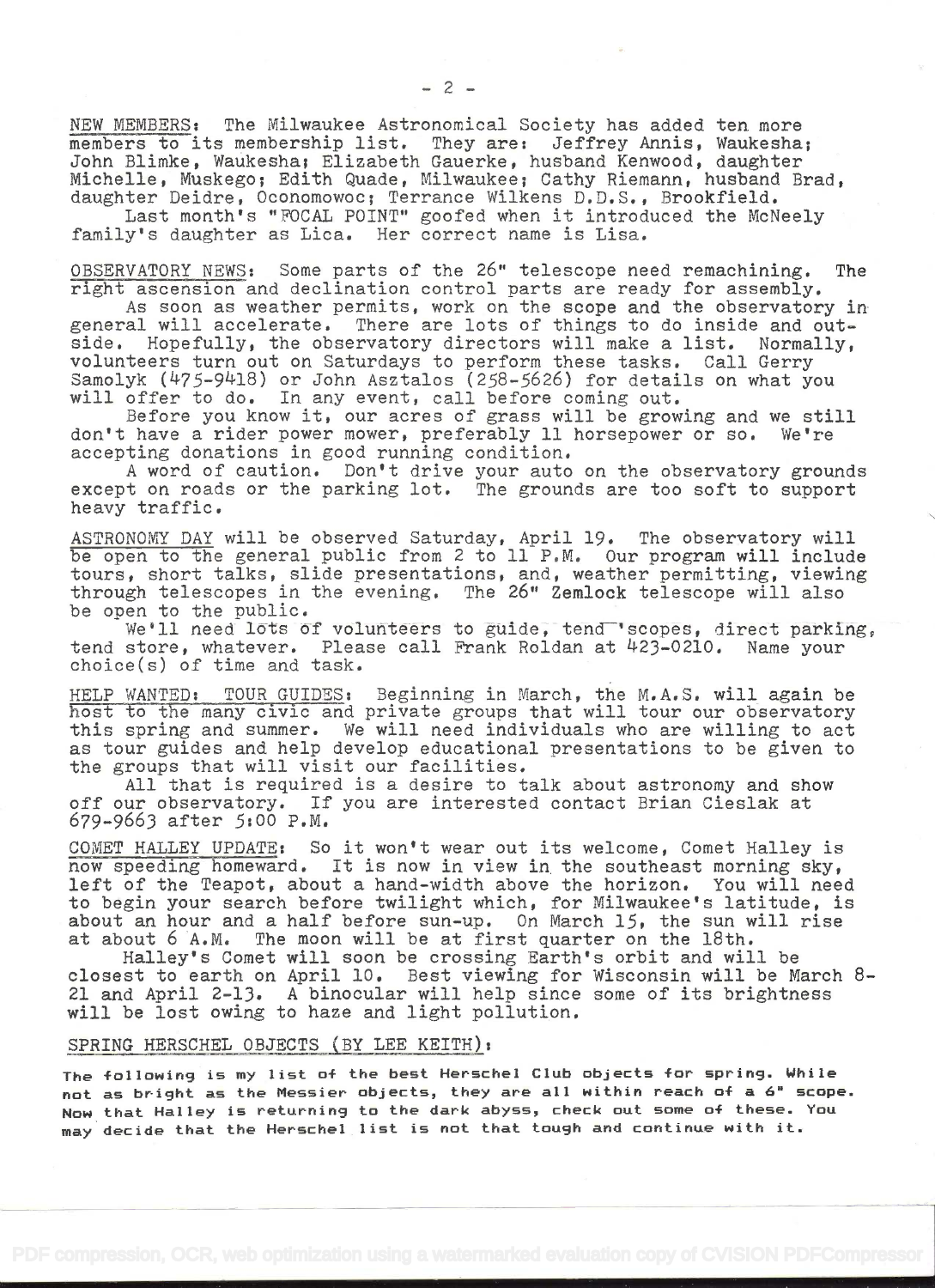### SPRING HERSCHEL OBJECTS (Cont'd.)

For the newer members that would like to look for distant galaxies and the like but don't know how to go about it - take heart! You are not alone! For those members that would like to learn about amateur astronomy, I will be again offering the Amateur Astronomer's Series sometime in late June. Watch the Focal Point for more info. Topics include buying a telescope, the capabilities, strengths and weaknesses of different types and sizes of scopes;<br>faintest star and resolution to expect; field of view; alignment & cleaning of an astronomical mirror; what accessories to buy; filters; eyepieces; reading a star atlas and planisphere; and finally, finding dim celestial objects! You will also learn to use the large 12.5" telescopes at the MAS observatory!<br>After each class will be a workshop to use the knowledge gained!

In the past 2 years that they have been offered, dozens of new members have painlessly learned the "ropes" of amateur astronomy. With the knowledge and<br>skills you gain, you will be prepared to participate in the many observing<br>projects that your MAS is involved in. GET INVOLVED!! YOU PAID FOR IT!!

| NGC.      | RA. | 1950                    |             | DEC.      | <b>SEEING</b> | DESCRIPTION (using 10" +/4.5 unless noted)    |
|-----------|-----|-------------------------|-------------|-----------|---------------|-----------------------------------------------|
| 3034      |     | 09h 52m                 |             | $+69.56'$ | Avg.          | Bright, highly elongated, irreularities of    |
|           |     |                         |             |           |               | illumination noted. Beautiful!! [6" f/6; 36x] |
| 3166      |     | $10h$ $11m$             | $+03$ 40'   |           | V.Good        | Fairly bright, small, very bright center with |
|           |     |                         |             |           |               | elongated halo. Makes nice pair w/ NGC 3169.  |
| 3169      |     | $10h$ 12m +03 43'       |             |           | V.Good        | Fairly bright, but small; only slightly       |
|           |     |                         |             |           |               | elongated, fuzzy. Slightly brighter toward    |
|           |     |                         |             |           |               | center. Nice pair with NGC 3166.              |
| 3184      |     | $10h$ $15m$ $+41$ $40'$ |             |           | V.Good        | Large, round, easily seen. Sensed some        |
|           |     |                         |             |           |               | uneveness. Reminds me of Owl Nebula.          |
| 3242      |     | $10h$ $22m$             | $-18$ $23'$ |           | V.Good        | Large, bright, blue green with edges dimmer   |
|           |     |                         |             |           |               | & center brightest. Looks unevenly lit, some  |
|           |     |                         |             |           |               | patches darker. (197x)                        |
| 3379      |     | $10h$ 45m $+12$ 51'     |             |           | V.Good        | Bright, round with very bright nucleus. Large |
|           |     |                         |             |           |               | halo.                                         |
| 3384      |     | 10h 46m                 | $+12$ 54'   |           | V. Good       | Bright, fairly large, round with bright       |
|           |     |                         |             |           |               | nucleus & large halo.                         |
| 3486      |     | 10h 58m                 | $+29$ 15'   |           | V. Good       | Large, round, easy to see, evenly lit.        |
| 3628      |     | $11h$ 18m               | $+13.53'$   |           | Poor          | Large, elongated, even illuminated. Nice!     |
|           |     |                         |             |           |               | $(6" + 16; 36x)$                              |
| 4088      |     | $12h$ $03m$             | $+50.49'$   |           | Good          | Large, bright, lens shaped; of some uneven    |
|           |     |                         |             |           |               | brightness. Nice!                             |
| 4147      |     | 12h 08m                 | $+18$ 49'   |           | Good          | Small but bright, seen in 9x60 finder. Some   |
|           |     |                         |             |           |               | resolution hinted and of irregular outline.   |
| 4490      |     | 12h 28m                 | $+41$ 55'   |           | Avg.          | Large, bright highly flattened. Slight        |
|           |     |                         |             |           |               | brightening toward center. Nice!              |
| 4565      |     | 12h 34m                 | $+26$ 16'   |           | Good          | VERY long & thin with nuclear buldge          |
|           |     |                         |             |           |               | prominent. Dark central dust lane glimpsed    |
|           |     |                         |             |           |               | with averted vision.                          |
| 4594      |     | $12h$ $37m$             | $-11$ 21'   |           | Fair          | In rich field. Very nice! Large halo, central |
| $M - 109$ |     |                         |             |           |               | lane & dark lane seen with averted vision.    |
|           |     |                         |             |           |               | "Sombrero" shape glimpsed. Bright nucleus!    |
| 4631      |     | $12h$ 40m               | $+32$ 49'   |           | Fair          | WOW! Large, bright needle. Nuclear bulge      |
|           |     |                         |             |           |               | prominent. West side seems longer & thinner.  |
|           |     |                         |             |           |               | Faint star on north edge. Show this one!      |
| 4699      |     | $12h$ 47m               | $-08$ 24'   |           | Fair          | Small, very bright, very bright nucleus,      |
|           |     |                         |             |           |               | faint halo & arm extensions hinted; fuzzy     |
|           |     |                         |             |           |               | star.                                         |
| 5195      |     | 13h 28m                 | $+47.31'$   |           | Good          | Small, round with faint nucleus. Nice! 92x    |
|           |     |                         |             |           |               | [companion to M51]                            |